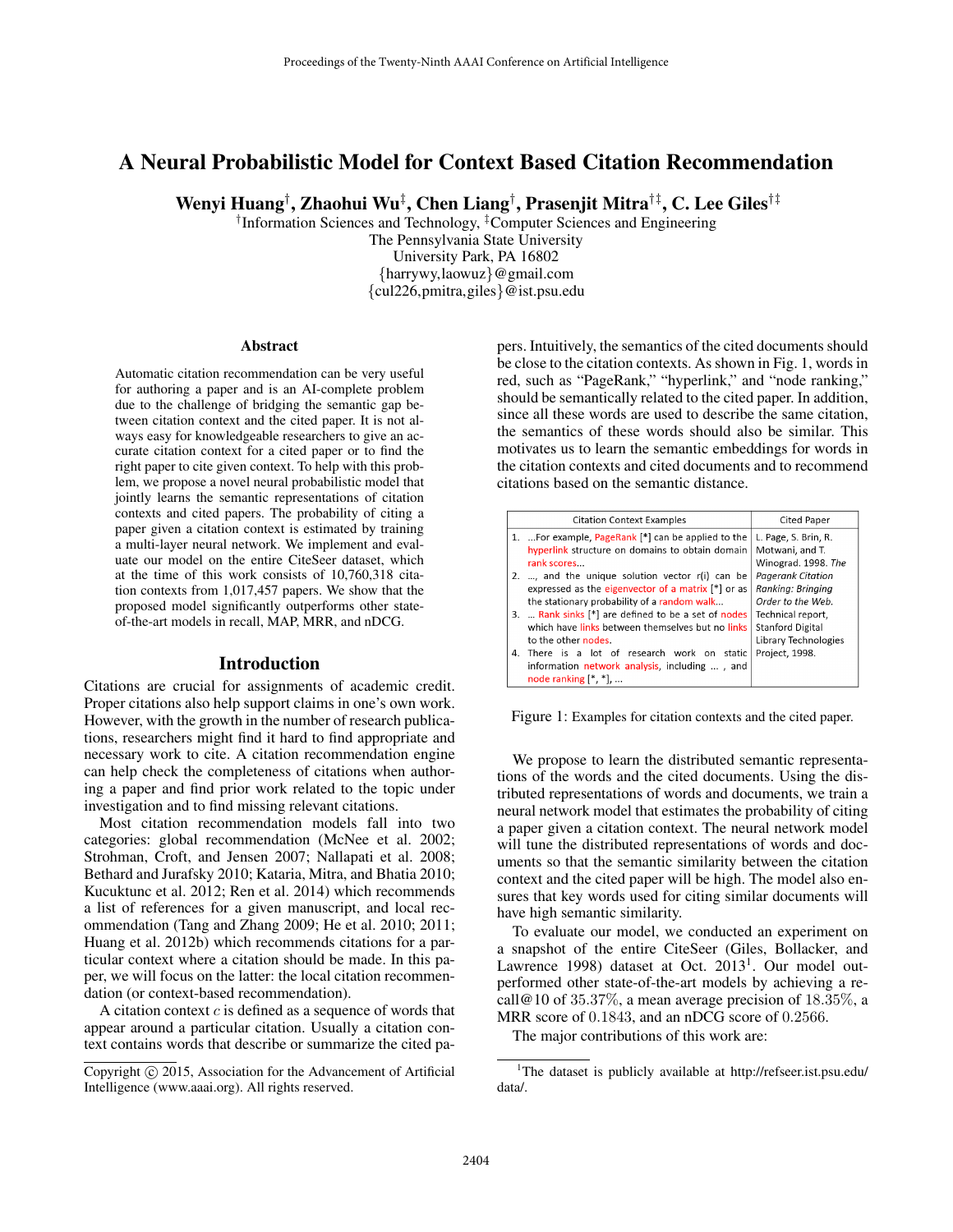- We propose a neural probabilistic model that learns the probability of citing a paper given a citation context based on distributed representations of words and documents. The model is implemented in RefSeer<sup>2</sup> (Huang et al. 2014) ,a citation recommendation engine, for public uses.
- We evaluate the model on the entire CiteSeer dataset which consists of 10, 760, 318 pairs of citation contexts and cited documents from 1, 017, 457 papers. To the best of our knowledge, this may be the first work that evaluates citation recommendation on this large scale dataset.
- Compared to other state-of-the-art context-based methods, our model shows significant improvement on various performance metrics, with a 5% gain in recall@10, a 2% gain in MRR and MAP, and a 3% gain in nDCG.

### Related Work

## Citation Recommendation

There are two major strands of works on citation recommendation. The first is global citation recommendation that suggests a list of references for an entire paper manuscript. McNee et al. (2002) used a partial list of reference as the input query and recommended additional references based on collaborative filtering. Strohman et al. (2007) assumed that the input is an incomplete paper manuscript and recommended papers with high text similarity using bibliography similarity and Katz centrality measurement. Bethard and Jurafsky (2010) introduced features such as topical similarity, author behavioral patterns, citation count, and recency of publication to train a classifier for global recommendation. Topic modeling based approaches (Nallapati et al. 2008; Kataria, Mitra, and Bhatia 2010) were proposed to recommend papers that are topically relevant to the input query.

The second strand is local citation recommendation. The input query is a particular context where a citation should be made. Usually the context consists of one to three sentences. Local recommendation aims to recommend a short list of papers that need to be cited within the given context. This is the setting that we are focusing on in this paper.

Tang and Zhang (2009) proposed to use Restricted Boltzmann Machine to recommend citations based on candidate citation contexts. He et al. (2010) assumed that user has provided placeholders for citation in a query manuscript. A probabilistic model was trained to measure the relevance between the citation contexts and the cited documents. In another work (He et al. 2011), they first segmented the document into a sequence of disjointed candidate citation contexts, and then applied the dependency feature model to retrieve a ranked list of papers for each context. Statistical machine translation models were used to model the relation between citation contexts and cited documents. Huang et al. (2012b) proposed to treat citation context as the source language and the cited documents as target language. IBM translation model-1 was trained to learn the probability of citing a document given a word. Lu et al. (2011) used the translation model to learn the translation probabilities between words in the citation context and the cited document.

Different from previous models that use statistical or topical information, our method is the first to leverage probabilistic neural network to model the relationship between citations and citation contexts.

### Distributed Representations

Neural network models have been applied to several NLP applications such as parsing (Collobert and Weston 2008; Socher et al. 2013a), sentiment analysis (Socher et al. 2013b), language modeling (Bengio et al. 2003; Mnih and Hinton 2007; Mikolov et al. 2010; Mnih and Teh 2012; Huang et al. 2012a; Mikolov et al. 2013), and machine translation (Gao et al. 2014). In all these works, distributed representations of words were used. The idea of distributed representations is to project words into multi-dimensional continuous-valued vectors. The advantage of using such representations is that they can encode both semantics and syntax of words, thus bridging the gaps between similar words.

In this work, we propose to use distributed representations for a different application – citation recommendation. The representations of words and documents are learnt simultaneously from citation context and cited document pairs.

## Citation Recommendation Model

### Problem Definition

Assume that the input query is one or two sentences in response to which users want the system to recommend citations. We propose to model the citation context given the cited paper  $p(c|d)$ . Given a dataset of training samples with |C| pairs of citation context  $c_t$  and cited document  $d_t$ , the objective is to maximize the log-likelihood:

$$
\text{Maximize} \qquad \sum_{t=1}^{|C|} \log p(c_t|d_t) \tag{1}
$$

where  $p(c_t|d_t)$  is the probability of using citation context  $c_t$ to describe the given document  $d_t$ . By assuming that words in the citation contexts are mutually conditional independent,  $p(c_t|d_t)$  can be calculated by the product of the probability of using word w to describe the given document  $d_t$ :

$$
p(c_t|d_t) = p(w_{t_1}, \cdots, w_{t_{|c_t|}}|d_t) = \prod_{i=1}^{|c_t|} p(w_{t_i}|d_t)
$$
 (2)

where  $|c_t|$  is the number of words in the citation context  $c_t$ . The objective function can be written as:

$$
\text{Maximize} \qquad \sum_{t=1}^{|C|} \sum_{i=1}^{|c_t|} \log p(w_{t_i}|d_t) \tag{3}
$$

After learning the probability  $p(w_{t_i}|d_t)$ , we apply Bayes' rule to get the citation probability for citing a document  $d_t$ given a word  $w_{t_i}$ :  $p(d_t|w_{t_i}) = \frac{p(w_{t_i}|d_t)p(d_t)}{p(w_{t_i})}$  $\frac{p(u_t)p(u_t)}{p(w_{t_i})}$  where  $p(d_t)$ and  $p(w_{t_i})$  can be calculated by observing the whole dataset.

<sup>&</sup>lt;sup>2</sup>http://refseer.ist.psu.edu/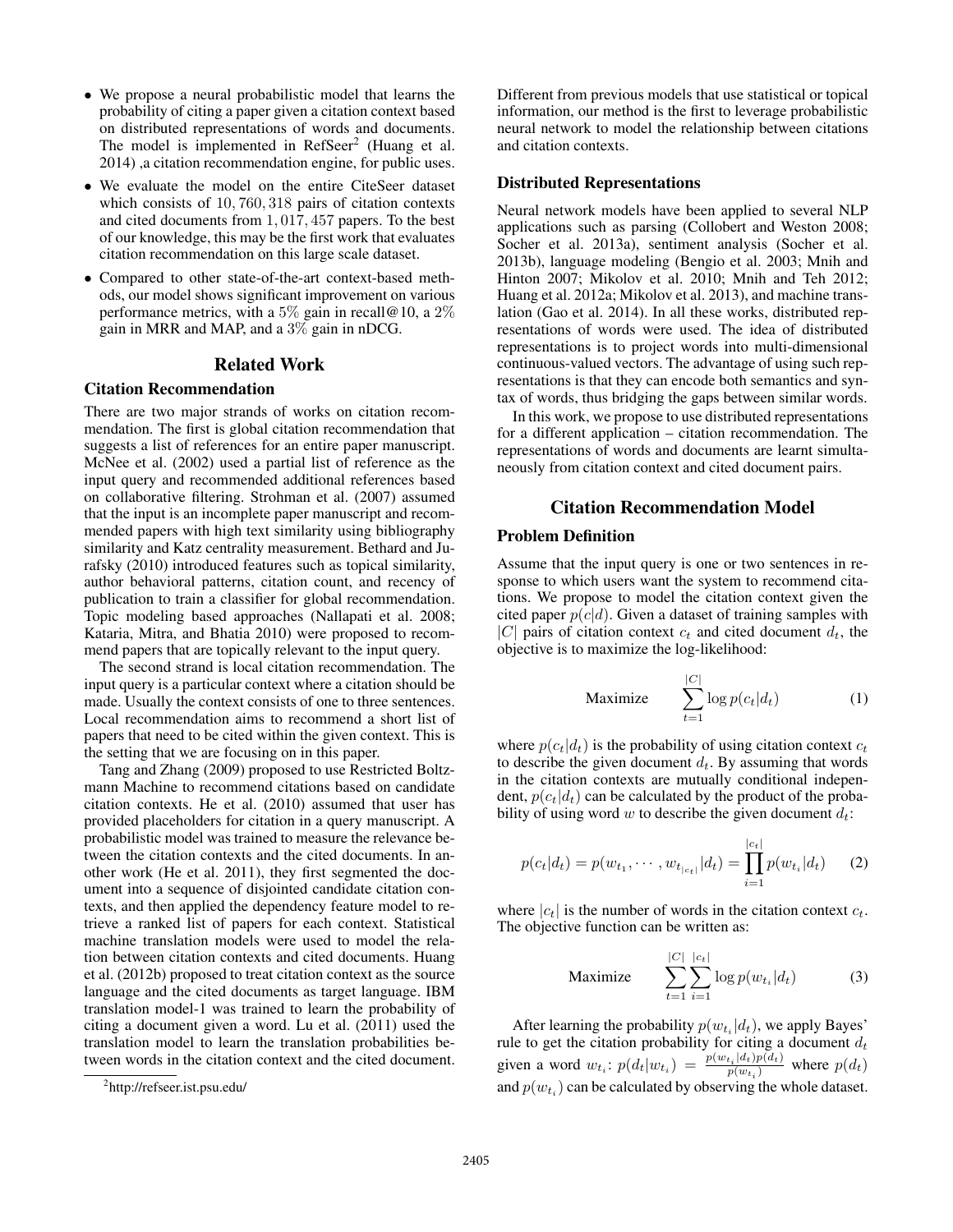#### Neural Probabilistic Model

In a neural probabilistic model, the conditional probability  $p(w|d)$  can be defined using a softmax function:

$$
p_{\theta}(w|d) = \frac{\exp(s_{\theta}(w,d))}{\sum_{i=1}^{|V|} \exp(s_{\theta}(w_i,d))}
$$
(4)

where  $|V|$  is the size of the vocabulary that consists of all words appearing in the citation contexts, and  $s_{\theta}(w, d)$  is a neural network based scoring function with parameter  $\theta$ .

We assume that the neural network parameter  $\theta$  will project each word  $w$  into an *n*-dimensional continuousvalued vector  $v_w$ , and each cited document d into a ndimensional continuous-valued vector  $v_d$ . The scoring function  $s_{\theta}(w, d)$  is defined as:

$$
s_{\theta}(w, d) = f(v_w^{\top} v_d) \tag{5}
$$

where  $f(x) = \frac{1}{1 + \exp(-x)}$  is a logistic function that rescales the inner product of the word representation  $v_w$  and the document representation  $v_d$  to [0, 1].

Computing the gradient of Equ. 4 is relatively expensive because it is proportional to the size of the vocabulary in the training set. In order to build an efficient model, we adapt two sampling methods to approximate the learning process: 1) negative sampling (Mikolov et al. 2013) and 2) noise-contrastive estimation (Gutmann and Hyvärinen 2010). Negative sampling is used to learn the distributed representations of words using the surrounding words. Noisecontrastive estimation is used to learn the distributed representations of both words and cited documents, and to estimate the probability of word  $w$  appears in the citation context given the cited paper  $d$  using the learnt representations.

#### Word Representation Learning

We use the negative sampling method proposed in skip-gram model (Mikolov et al. 2013). Given a pair of citation context  $c$  and cited document  $d$ , the skip-gram model will go through all the words in the citation context using a sliding window. For each word  $w_m$  that appears in citation context c, words that appear within  $M$  words before/after  $w_m$  are treated as positive samples. Suppose  $w_p$  is one of the positive sample for  $w_m$ . The training objective is defined as:

$$
\ell_m(\theta) = \log s_{\theta}(w_p, w_m) + \sum_{i=1}^{k} \log (1 - s_{\theta}(w_{n_i}, w_m))
$$
 (6)

where  $w_{n_i}$  is a negative sample randomly generated by noise distribution  $p_n(\cdot)$ , and k is the number of negative samples. The training objective is to learn the word representations that maximize Equ. 6.

The skip-gram model is able to learn high quality representations of words. However, it is not designed to estimate the conditional probability  $p(w_p|w_m)$ . In order to estimate the probability  $p(w|d)$ , we use noise-contrastive estimation to model the relationship between words and documents.

#### Document Representation Learning

Given a pair of citation context  $c$  and cited document  $d$ , we assume that each word  $w$  that appears in the context  $c$  and the

cited document d meets the real data distribution  $p_r(w|d)$ . Any other random words are noise data generated from a noise distribution  $p_n(w)$ . We also assume that the size of noise data is k times of the real data size. Thus the posterior probabilities of a pair of word  $w$  and document  $d$  come from real/noise data distribution are:

$$
p(1|w, d) = \frac{p_r(w|d)}{p_r(w|d) + kp_n(w)} \tag{7}
$$

$$
p(0|w, d) = 1 - p(1|w, d). \tag{8}
$$

where  $p(1|w, d)$  denotes the probability that w is generated from real data distribution  $p_r(w|d)$ , while  $p(0|w, d)$  denotes the probability that  $w$  is generated by noise distribution.

Since we want to fit the neural probabilistic model  $p_{\theta}(d|w)$  to the real distribution  $p_r(d|w)$ , we rewrite Equ. 7 using neural probabilistic model:

$$
p(1|w, d, \theta) = \frac{p_{\theta}(w|d)}{p_{\theta}(w|d) + kp_n(w)}.\tag{9}
$$

Note that the likelihood of binary classification is a Bernoulli distribution. In our scenario, given each word  $w_{t_i}$ that appears in the citation context  $(i = 1, 2, \dots, m_t$  is the index of words in context  $c_t$ ), and the cited document  $d_t$ , we compute its contribution to the log-likelihood along with k randomly generated noise words  $w_{n_1}, \ldots, w_{n_k}$  using the following objective function:

$$
\ell_t(\theta) = \log \frac{p_{\theta}(w_{t_i}|d_t)}{p_{\theta}(w_{t_i}|d_t) + kp_n(w_{t_i})} + \sum_{i=1}^k \left[ \log \frac{kp_n(w_{n_i})}{p_{\theta}(w_{n_i}|d_t) + kp_n(w_{n_i})} \right] \tag{10}
$$

The training objective is to learn both the word representations and document representations that maximize Equ. 10. Noise-contrastive estimation(Gutmann and Hyvärinen 2010) treats the normalization constraint of  $p_{\theta}$ to be a constant of  $Z(s)$ , so that Equ. 4 can be written as:

$$
p_{\theta}(w|d) = \exp(s_{\theta}(w,d)) \cdot Z(w). \tag{11}
$$

The parameters of the neural network are  $\theta$  and  $Z(w)$ , where  $\theta$  is the projection function that maps words and documents in to the n-dimensional space. When learning the model, the document representations and word representations will be tuned simultaneously.

### Training

Fig. 2 shows the architecture of our proposed neural network model. At the bottom of the figure, we show an example that demonstrates how one pair of citation context and cited document is processed by the neural network. The size of the sliding window is 5 ( $M = 2$ ), and word  $w_m$  is at the middle of the sliding window. Words in the sliding window around  $w_m$  are positive samples  $(w_p)$  and tuned by the left part of the neural network along with word  $w_m$ . The right part of the neural network will take the word  $w_m$  and the cited document  $d$  as inputs to tune both document representation matrix and word representation matrix to optimize the probability  $p(w_m|d)$ . In our experiment, we learn the parameters of the neural network with stochastic gradient descent.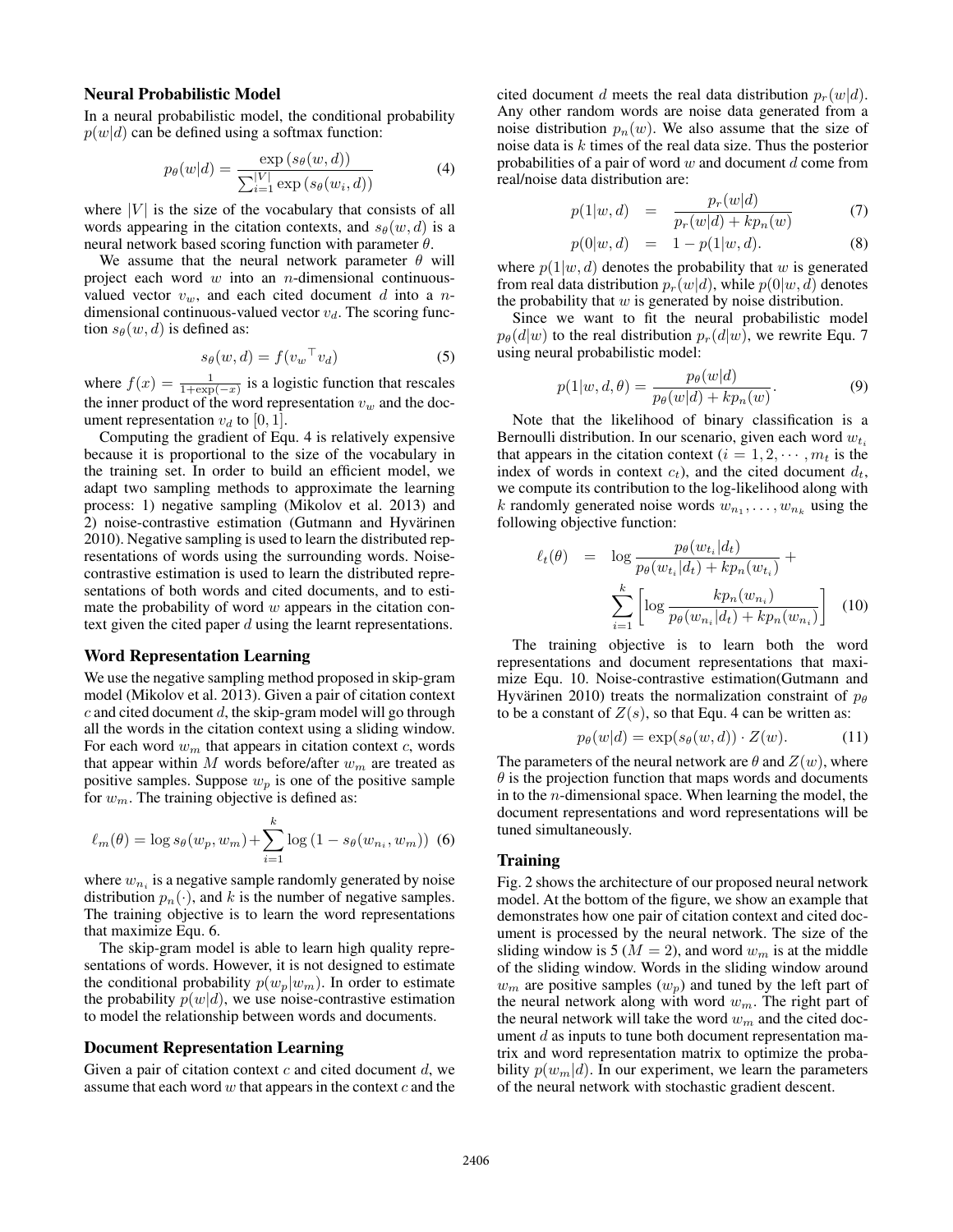

Figure 2: Neural network architecture for word and document representation learning.

#### Citation Recommendation

Using the fine-tuned word and document representations, we can get the normalized probability distribution  $p(w|d)$  with Equ. 11. The table of  $p(d|w)$  is pre-calculated using Bayes' rule and stored as an inverted index.

Given a query  $q = [w_1, w_2, \dots, w_{|q|}]$ , the task is to recommend a list of document  $R = [d_1, d_2, \cdots, d_N]$  that need to be cited. We go through all words in the query and assign the score for each document  $d_i$  using:

$$
p(d_i|q) = \sum_{j=1}^{|q|} p(d_i|w_j)p(w_j|q)
$$
 (12)

where  $p(w_i | q)$  describes the probability that  $w_i$  needs a citation. We use the term-frequency-inverse-context-frequency (TF-ICF) to measure  $p(w_i | q)$ . Given a query q, termfrequency TF is defined as the number of times a word  $w$ appears in query q. ICF<sub>w</sub> =  $\log \frac{|C|}{|\{c| c \in C, w \in c\}|}$ , where C is the set of all of citation contexts, and  $|\{c|c \in C, w \in c\}|$ indicates the number of citation contexts that contain  $w$ .

#### Complexity Analysis

Suppose that the training sample size is  $|C|$ , the average number of words in each citation context is  $|c|$ , *n* is the dimension of the word and document representation vector,  $2M + 1$  is the size of the sliding window, and  $k_w$ ,  $k_d$  are the numbers of negative/noise samples used for learning word and document representation respectively.

For word representation learning, computing the gradient for one positive sample with  $k_w$  negative samples takes  $O(k_w n)$ . For document representation learning, the complexity of the gradient of Equ. 10 is  $O(k<sub>d</sub>n)$ . Suppose that the gradient descent algorithm takes I iterations until converges, the training complexity is  $O\left(I|C|\cdot \overline{|c|}(2Mk_w+k_d)n\right).$ 

For testing, we will preprocess the learnt words and documents representations to build an inverted index of  $p(d|w)$ . The computation cost for preprocessing is  $O(|V||D|n)$ , where  $|V|$  is the number of words in the vocabulary and  $|D|$  is the number of cited documents in the training set. After the inverted index is built, the recommendation complexity for one query q is  $O(|D| \cdot |q|)$ , where |q| is the number of words in the query. Note that when building the inverted index, word w with  $p(d|w)$  smaller than 0.01% will be filtered out since it makes little contribution for recommendation.

#### Experiments

### Data and Metrics

A snapshot of CiteSeer paper and citation database was obtained at Oct. 2013. The dataset is split into two parts: (1) papers crawled before 2011 (included) as the training set and (2) papers crawled after 2011 as the testing set. Citations are extracted along with their citation contexts. One citation context consists of the sentence where a citation appears, as well as the sentences that appear before and after. As a result, the training set contains  $|C|=8,992,476$  pairs of citation contexts and citations and the testing set contains 1,628,698 pairs. For text normalization, rare words that appear less than 5 times are filtered out and we did not distinguish between uppercase/lowercase words. The size of the vocabulary is  $|V|$ =281,817. The number of unique documents that have been cited in the training set is  $|D|=329,365$ .

In all experiments, we use the citation contexts and cited papers extracted from the test set as ground truth. The number of recommendations is limited to 10 for each query. We reported the results of standard measures for information retrieval and recommendation (Mean average precision (MAP), Recall, Mean Reciprocal Rank (MRR), and normalized Discounted Cumulative Gain (nDCG)) on the test set.

#### Baselines and Parameter Settings

- Cite-PLSA-LDA (CP-LDA) (Kataria, Mitra, and Bhatia 2010): We use the original implementation provided by the authors. The number of topic is set to 600.
- Restricted Boltzmann Machine (RBM) (Tang and Zhang 2009): We trained a two layer RBM as suggested by the authors. We set the size of the hidden layer to 600.
- Citation Translation Model (CTM) (Huang et al. 2012b): We use the GIZA++ toolkit  $3$  to learn a citation translation model. The training iteration is set to 20.
- Word2vec Model(W2V) (Mikolov et al. 2013): We use word2vec model to learn both word and document representations. Cited documents are regarded as "words" (one document uses a unique token when cited by different papers). The dimension of the word and document representation vectors is set to  $n = 600$ .
- Neural Probabilistic Model (NPM): Our proposed model. The dimension of the word and document representation vectors is set to  $n = 600$ . For negative sampling, we set the number of negative samples to  $k = 10$ . For noise-contrastive estimation, we set the number of noise samples to  $k = 1000$ .

For window size used in learning word representation, we follow the word2vec paper by fixing  $M = 5$ .

<sup>3</sup> http://code.google.com/p/giza-pp/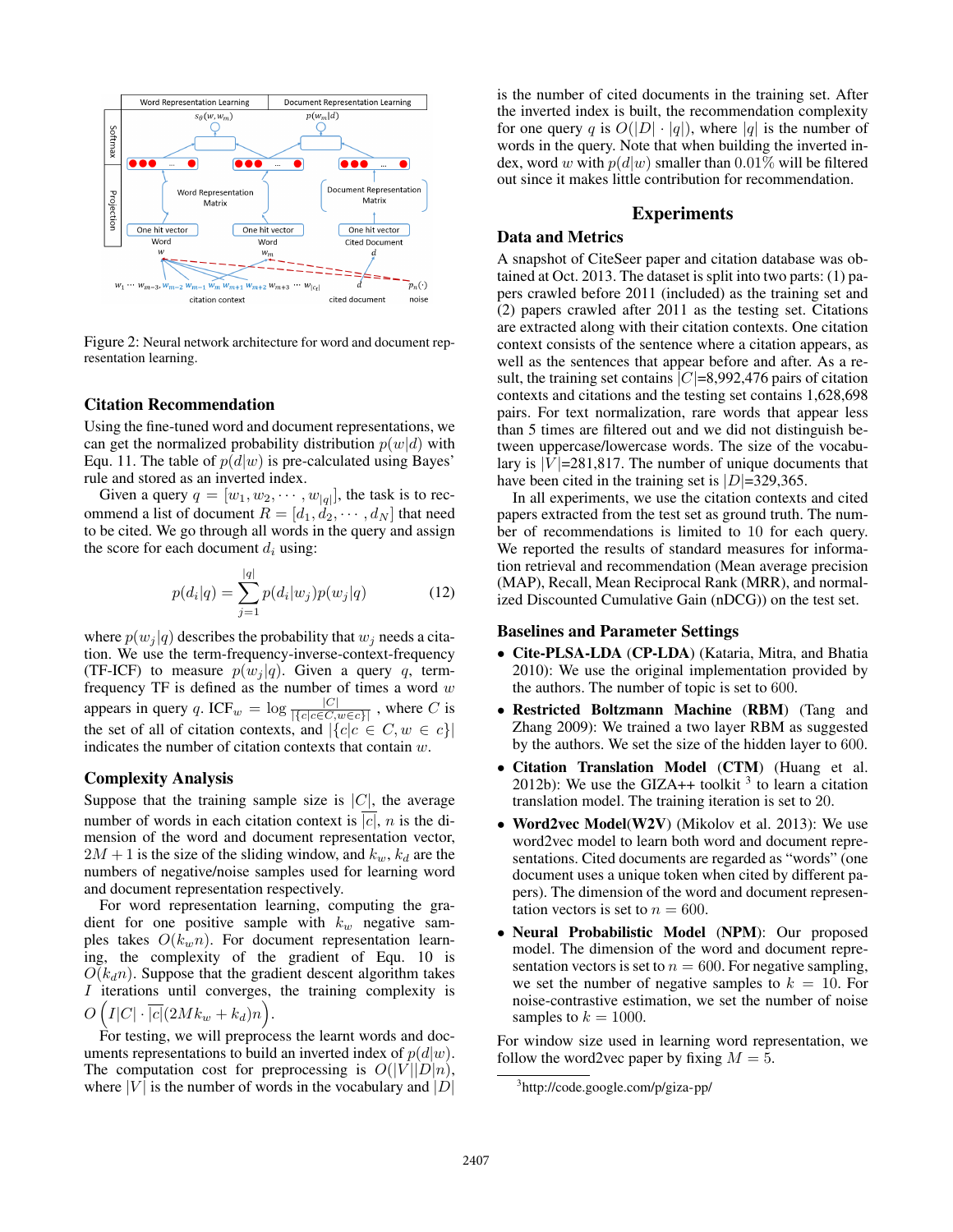## Baseline Comparison

In Fig. 3 and Table 1, we show the performances of citation recommendation on the whole CiteSeer dataset.



Figure 3: Recall as the number of recommended citations ranges from 1 to 10.

| Model      | <b>MRR</b> | MAP       | nDCG      |
|------------|------------|-----------|-----------|
| CP-LDA     | 0.0916     | 0.0912    | 0.1288    |
| <b>RBM</b> | 0.0997     | 0.0982    | 0.1476    |
| <b>CTM</b> | 0.1687     | 0.1681    | 0.2261    |
| W2V        | 0.0662     | 0.0663    | 0.1356    |
| <b>NPM</b> | $0.1843*$  | $0.1835*$ | $0.2566*$ |

Table 1: MRR, MAP, nDCG scores for top 10 recommendations; \* indicates when NPM better than CTM is statistically significant  $(p < 0.001)$ .

We observe that NPM outperforms all other baselines on every evaluation metric. The proposed model improves the overall recommendation with a  $5\%$  gain on Recall@10 and 2% gain on MAP compared to the second best model CTM. The recall curve of the proposed model is consistently above all the other baseline methods. This shows that the improvement of our proposed model is very robust. NPM also has a roughly 2% gain on MRR and a 3% gain on nDCG compared to the second best model CTM. This indicates that our proposed model generates better ranked recommendation lists compared to the baseline methods. We also performed a Fisher's randomization test and a Student's t-test which show that our proposed model outperformed all baselines with p-value  $p < 0.001$ . The significant tests show that the improvements are statistically significant.

In Fig. 4, we show the performances of different models with respect to papers' citation counts (i.e cited frequency). According to the citation counts of the cited documents, we split the test set into four intervals: <100, 100∼500,  $500~1000$ , and  $>1000$ . For each interval, we plot the number of test data that are correctly recommended by each model. From the figure, we observe that compared to other models, our proposed model is particularly good at recommending papers that are not frequently cited (less than 100 citations). When it comes to papers that are well cited, all

methods have roughly similar performances. This result indicates that our model can learn a good representation for documents, even with a small number (less than 100) of training data. Other baseline methods fail to model the relationship between words and documents if there are not enough learning samples.



Figure 4: Performance versus papers' cited frequency.

Recommendation Examples To better understand why our proposed model outperforms baselines, in Fig. 5 we show an example of top 5 recommended citations with different models. The query is a citation context extracted from paper *Fast computation of simrank for static and dynamic information networks* <sup>4</sup> :

There is a lot of research work on static information network analysis, including..., and node ranking[\*, \*]...

Papers that are not correctly recommended are marked with symbol "[X]", while the correct ones are marked with "[O]".

From Fig. 5, we observe that only the proposed model successfully recommended the 2 correct citations. CTM, RBM and CP-LDA missed correct recommendations because they failed to capture the semantics of "node ranking". W2V correctly recommended the second citation. The ground truth citations are *The PageRank citation ranking*<sup>5</sup> and *Authoritative sources in a hyperlinked environment*<sup>6</sup> , which are usually cited with the word "pagerank." However, when it comes to "node ranking," only the proposed model captures the semantic similarity between "node ranking" and "pagerank," because using word representation,  $Vector(node) + Vector(range)$  results in a vector that is very close to  $Vector(pagerank)$ . The proposed method succeeded in building the semantic bridge between the words "node ranking" and the two papers that were cited.

With respect to the topic-based methods, CP-LDA and RBM, we observed that both methods inferred the topic of

<sup>4</sup>Li, Cuiping, et al. *"Fast computation of simrank for static and dynamic information networks."* In Proceedings of EDBT, 2010.

<sup>5</sup> Page, Lawrence, et al. *"The PageRank citation ranking: Bringing order to the web."* (1999).

<sup>6</sup>Kleinberg, Jon M. *"Authoritative sources in a hyperlinked environment."* Journal of the ACM (JACM) 46.5 (1999): 604-632.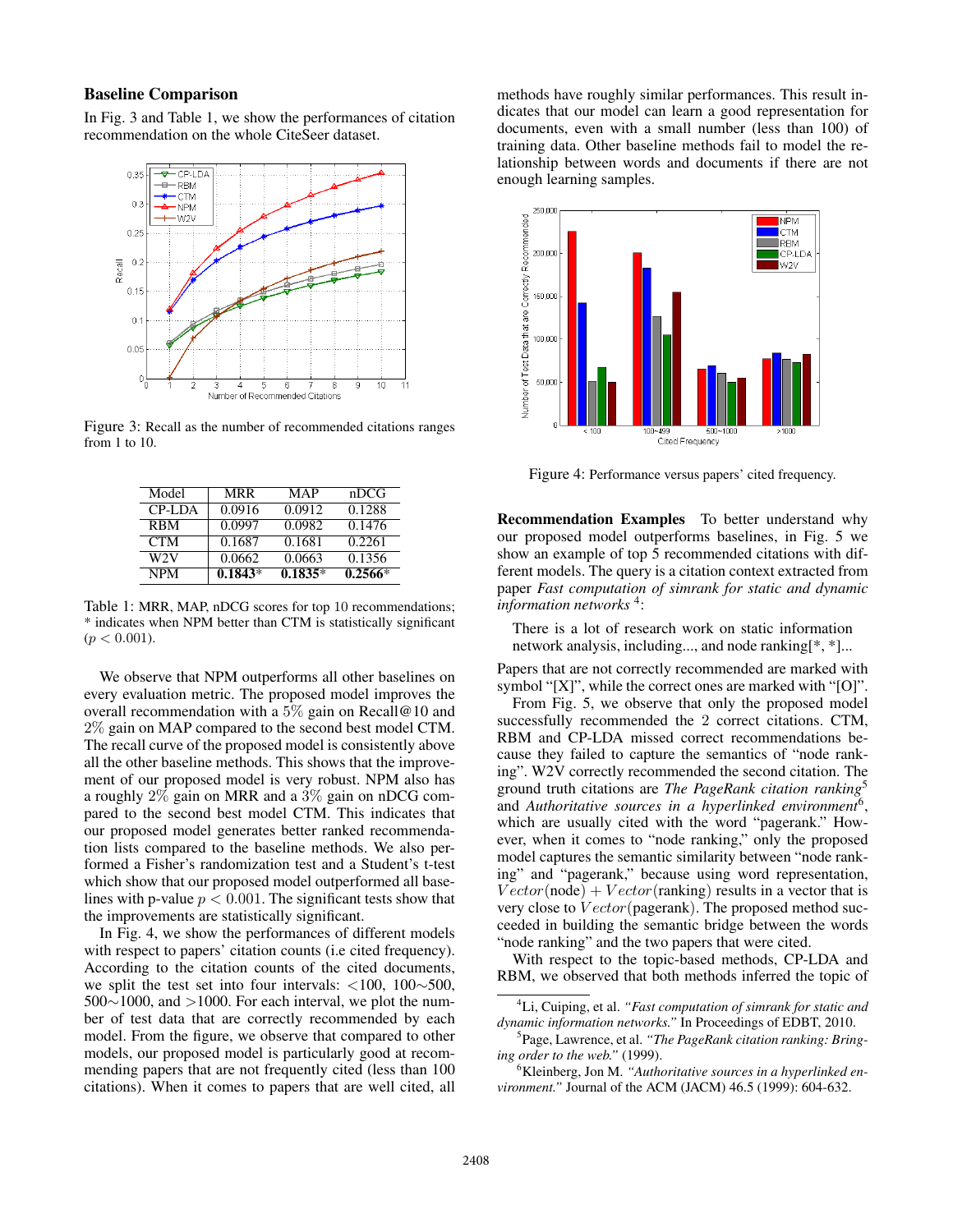| Query and Ground Truth     | <b>NPM</b>                | <b>CTM</b>             | <b>RBM</b>                | CP-LDA                  | W <sub>2</sub> V          |
|----------------------------|---------------------------|------------------------|---------------------------|-------------------------|---------------------------|
| There is a lot of research | [O] Authoritative sources | [X] Modern Information | [X] A survey of active    | [X] Network Information | [X] Modern Information    |
| work on static             | in a hyperlinked          | Retrieval              | network research          | Flow                    | Retrieval                 |
| information network        | environment               | [X] An Efficient       | [X] Statistical mechanics | [X] Linear network      | [X] The anatomy of a      |
| analysis.                  | [X] The anatomy of a      | Boosting Algorithm for | of complex networks       | coding                  | large-scale hypertextual  |
| including , and node       | large-scale hypertextual  | Combining Preferences  | [X] How to model an       | [X] Polynomial Time     | Web search engine         |
| ranking $[1, 2]$ ,         | Web search engine         | [X] Optimizing search  | internetwork              | Algorithms for Network  | [X] Chord: A Scalable     |
|                            | [X] Topic-sensitive       | engines using          | [X] Network information   | Information Flow        | Peer-to-Peer Lookup       |
| [1] The PageRank           | PageRank                  | clickthrough data      | flow                      | [X] An algebraic        | Service for Internet      |
| citation ranking           | [X] Improved Algorithms   | [X] Learning to rank   | [X] SNORT - lightweight   | approach to network     | Applications              |
|                            | for Topic Distillation in | using gradient descent | intrusion detection for   | coding                  | [X] A Scalable Content-   |
| [2] Authoritative sources  | Hyperlinked               | [X] Chord: A Scalable  | networks                  | [X] Network Coding for  | addressable Network       |
| in a hyperlinked           | Environments              | Peer-to-Peer Lookup    |                           | Large Scale Content     | [O] Authoritative sources |
| environment                | [O] The PageRank          | Service for Internet   |                           | Distribution            | in a hyperlinked          |
|                            | citation ranking          | Applications           |                           |                         | environment               |

Figure 5: A comparison of ground truth with the top 5 recommended citation lists.

the query as "network," which is a much higher level concept of "node ranking." The papers recommended by CTM are more targeted to "ranking" but not "node ranking." W2V model failed to link the semantics of the PageRank paper with "node ranking" and "network analysis." Due to space limitation, we only show one example that illustrates the strength of our proposed model, and reveals the weakness of the baseline models. In the testing set, there are more samples that support this finding.

#### Model Parameters

Noise Distribution  $p_n$  and Number of Samples  $k$  Both negative sampling and noise-contrastive estimation use a noise distribution  $p_n(\cdot)$  to randomly generate negative or noise samples. Following the word2vec paper (Mikolov et al. 2013), we use the frequency-based distribution to generate negative samples for word representation learning. The number of negative samples is fixed to 10. For document representation learning, we also have the two free parameters: the choice of noise distribution  $p_n(\cdot)$ , and the number of noise samples k for noise-contrastive estimation.

We chose a uniform distribution and frequency-based distribution as the generators for the noise samples. The uniform distribution assumes that each word will be randomly selected as a noise sample with equal probability, while the frequency-based distribution assumes that noise words will be randomly selected according to the frequency they appear in the training set. For the number of noise samples  $k$ , we trained models with 100, 300, 500 and 1, 000 samples per data point for each noise distribution.

| # of Noise $k$ | Uniform Noise | Frequency-based Noise |
|----------------|---------------|-----------------------|
| 100            | 0.3096        | 0.2913                |
| 300            | 0.3275        | 0.3165                |
| 500            | 0.3491        | 0.3297                |
| 1.000          | 0.3537        | 0.3450                |

Table 2: Recall@10 versus noise distributions and sample size.

The compared results are shown in Table 2. For the choice of noise distribution, we observe that noise generated by a uniform distribution trained a better model than frequencybased noise. With respect to the number of noise samples  $k$ , we find that as  $k$  increases, the performance for both noise

distributions generally increases. We would expect that if we set  $k$  larger, better performance will also be achieved. However, the training time will increase linearly with  $k$ . For a trade-off between performance and model training time, we choose  $k=1,000$  to be our proposed model for comparison with other baselines.

**Dimension**  $n$  Another important parameter for the proposed model is the dimension of the distributed representations of words and documents. Table 3 shows the performance changing when we set different dimensions for word and document representations. The overall performance generally increases with the dimension  $n$ . Although better results may be achieved by with a larger dimension  $n$ , the training time also increases linearly as  $n$ . As such, we choose  $n = 600$  as our best model.

| dimension $n$ | <b>MRR</b> | MAP    | nDCG   | Recall@10 |
|---------------|------------|--------|--------|-----------|
| 100           | 0.1681     | 0.1692 | 0.2297 | 0.3118    |
| 300           | 0.1709     | 0.1702 | 0.2372 | 0.3247    |
| 600           | 0.1843     | 0.1835 | 0.2566 | 0.3537    |

Table 3: Recall@10 versus word and document representation dimension.

## Conclusion and Future Work

We used the distributed representations of words and documents to build a neural network based citation recommendation model. The proposed model then learns the word and document representations to calculate the probability of citing a document given a citation context. A comparative study on a snapshot of CiteSeer dataset with existing stateof-the-art methods showed that the proposed model significantly improves the quality of context-based citation recommendation.

Since only neural probabilistic models were considered for context-based local recommendations, one could explore a combined model that takes the entire content of a manuscript as an input for both local and global citation recommendations.

## Acknowledgments

We gratefully acknowledge partial support from the NSF.